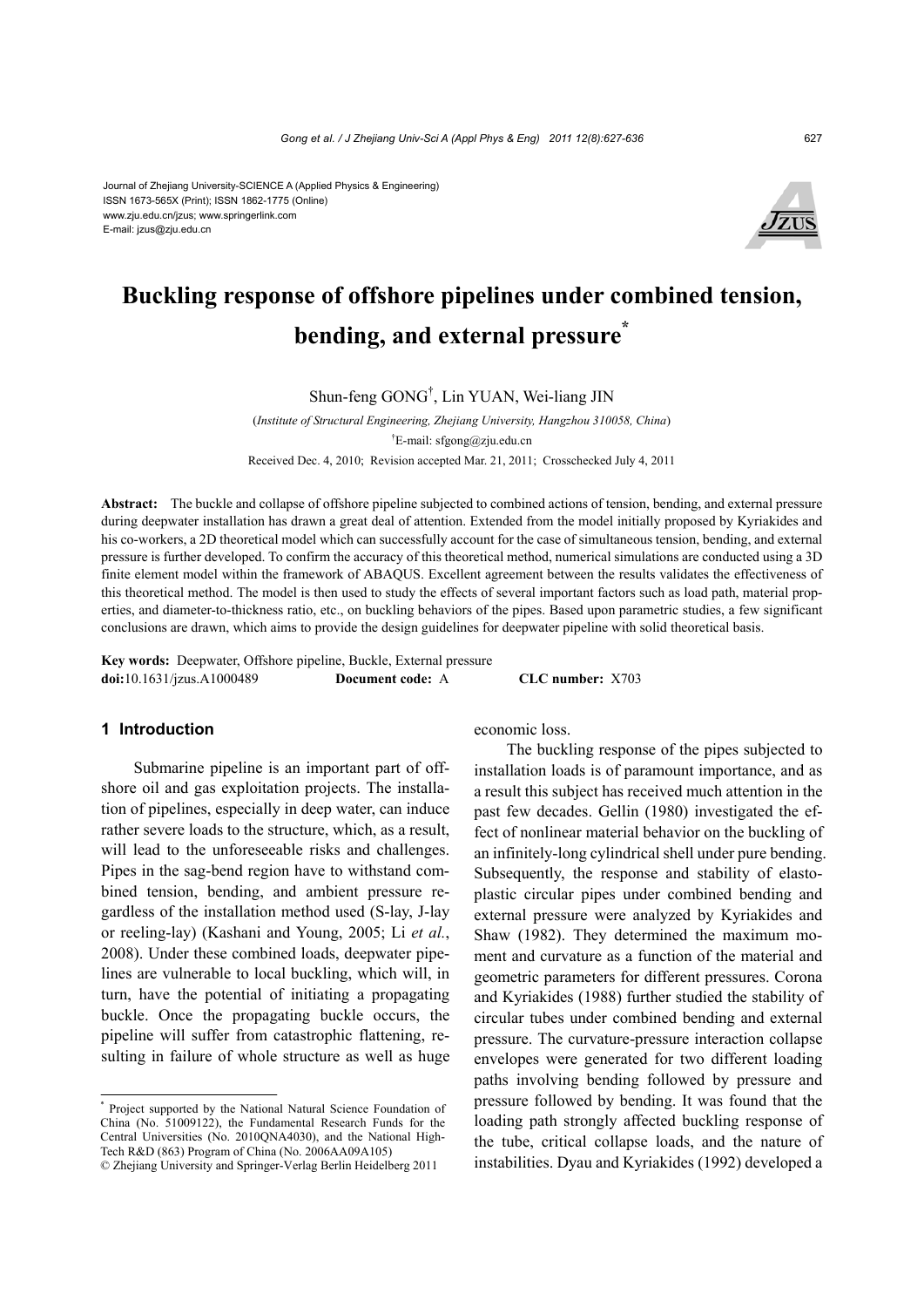2D model to examine the buckling response of tubes under combined bending and tension, in which two types of combined loadings were investigated in detail. Al-Sharif and Preston (1996) proposed a deterministic model to calculate the collapse of the tube under combined bending and pressure, and then developed a numerical model to simulate the plastic collapse of thick-walled pipe. Moreover, it was found that the simulation results agreed well with those of the deterministic model. Studies on the collapse of thick-walled tubes under three different load combinations, i.e., bending and pressure, tension and pressure, and tension and bending, were performed respectively by Kyriakides and Corona (2007). Numerical models with simultaneous tension, bending, and external pressure applied were carried out to simulate the behavior of thick-walled tubes using ABAQUS by Bai *et al.* (1997). They also proposed a set of interaction equations accounting for some major factors affecting collapse envelopes based on the analyses. Lately, Yuan *et al.* (2009) respectively investigated the buckling performance of deepwater pipes subjected to pure bending, and combined bending and external pressure. It is indicated that the buckling response of the tube is closely related to the diameter-to-thickness ratio, and the existence of initial curvature will weaken the load-carrying capacity of the pipe to resist external hydrostatic pressure.

The present study aims to extend the general theory proposed by Kyriakides and his co-workers to further investigate the buckling response of thickwalled tubes under simultaneous tension, bending, and external pressure. It is assumed that the buckling is symmetric about the vertical plane and deforms uniformly along the length of pipeline. Based upon the nonlinear ring theory, which could accommodate large deformation and circumferential extension scenario, the relationship of strain and displacement is obtained. Then, a virtual work approach is adopted to formulate a set of equilibrium equations, which are solved using the Newton-Raphson method. Meanwhile, a 3D numerical model is developed under the same loading conditions using ABAQUS, and comparison of the results between the two methods is carried out. It is found that the growth of ellipticity corresponding to theoretical model is somewhat slower when the applied loads are relatively high. Furthermore, the buckling response is studied in detail corresponding to a certain load path denoted *T*→ Radial $(k, P)$ , in which the pipe is first tensioned to a chosen value *T* in the longitudinal direction, and then the curvature  $\kappa$  and external pressure *P* are applied in proportion. This load path considered in the present study can more approximate the case of practical pipe-laying. Besides, a parametric study concerning several important influence factors was conducted, and some significant conclusions were drawn.

## **2 Theoretical formulations**

# **2.1 Kinematics**

The tube considered is a long, circular, thickwalled tube, with its mean radius *R* and thickness *t*. Uniform tension  $T$ , curvature  $\kappa$  and external pressure *P* are assumed to be applied along the length. As shown in Fig. 1, it is noted that the coordinate *z* is the radial distance from the mid-surface of the tube wall rather than from the centre, and the displacements of a point on the mid-surface are denoted as *u*, *v* and *w* with respect to axial, circumferential and radial coordinates  $x$ ,  $\theta$  and  $z$ , respectively. The plane sections are assumed to be normal to the mid-surface of the tube cross-section before and during deformation. Besides, small strain and finite rotations about the axes are assumed here (Gellin, 1980).



**Fig. 1 Geometric parameters and coordinate system**  *ς* is the distance from a point in the tube wall to the neutral axis; *M* is the bending moment

The axial strain of the tube can be denoted as

$$
\varepsilon_x = \varepsilon_x^0 + \varsigma \kappa, \tag{1}
$$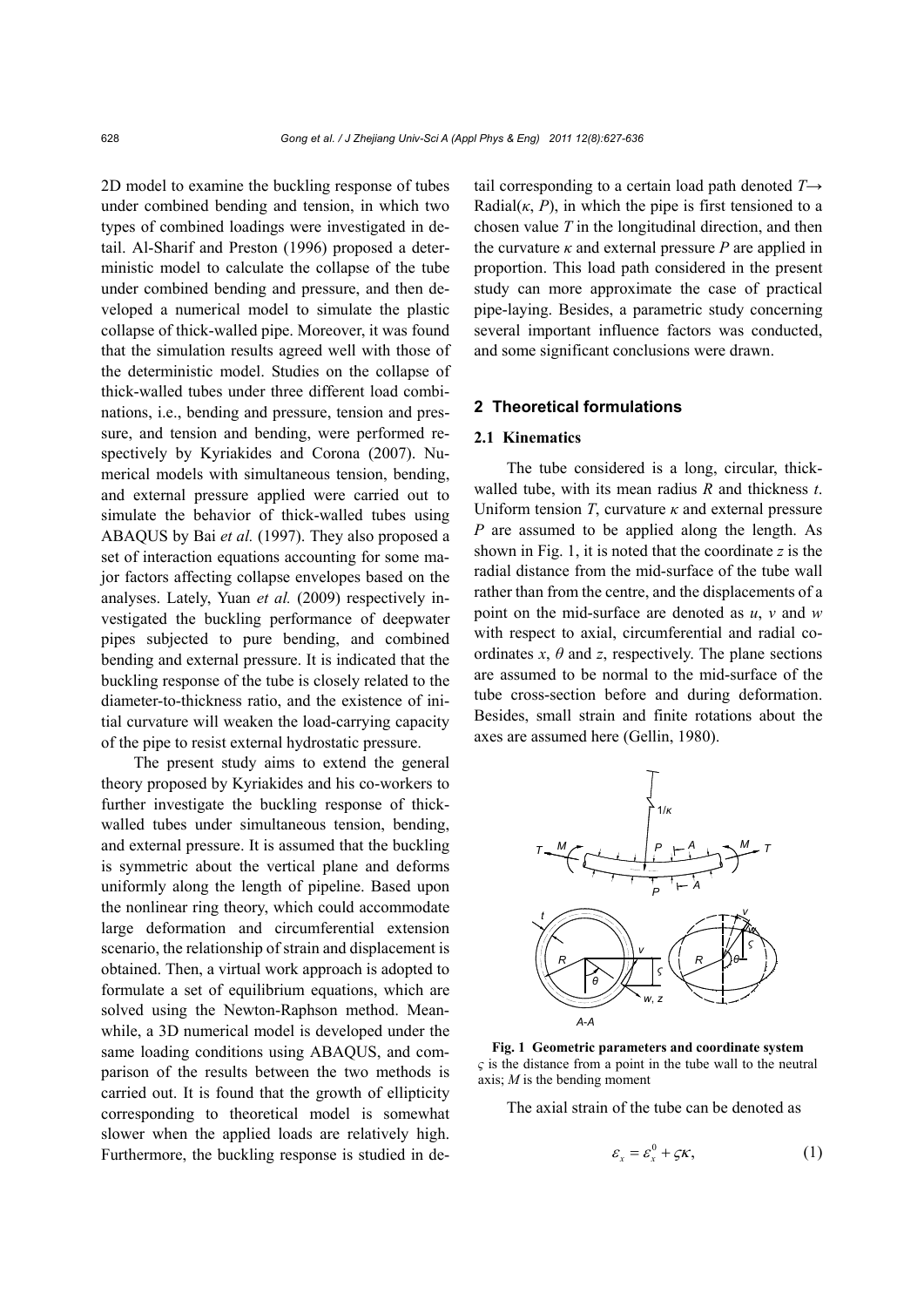where  $\varepsilon_x^0$  is the axial strain of neutral axis,  $\varsigma$  is the distance from a point in the tube wall to the neutral axis, and can be obtained from Fig. 1:

$$
\zeta = (R + w)\cos\theta - v\sin\theta + z\cos\theta. \tag{2}
$$

The circumferential strain can be expressed as

$$
\varepsilon_{\theta} = \varepsilon_{\theta}^{0} + z \cdot \kappa_{\theta},\tag{3}
$$

where

$$
\varepsilon_{\theta}^{0} = \left(\frac{v' + w}{R}\right) + \frac{1}{2}\left(\frac{v' + w}{R}\right)^{2} + \frac{1}{2}\left(\frac{v - w'}{R}\right)^{2}, \quad (4)
$$

and

$$
\kappa_{\theta} = \left(\frac{v'-w''}{R^2}\right) / \sqrt{1 - \left(\frac{v-w'}{R}\right)^2},\tag{5}
$$

where ()′ denotes the differential with respect to *θ*.

#### **2.2 Constitutive model**

The material of deepwater pipelines exhibits good plastic deformation capacity, and the pipe can be modeled as an elastoplastic solid. The Ramberg-Osgood model is used to characterize nonlinear stress-strain relationships of the material shown in Fig. 2, which is given as

$$
\varepsilon = \frac{\sigma}{E} \left[ 1 + \frac{3}{7} \left| \frac{\sigma}{\sigma_{y}} \right|^{n-1} \right],\tag{6}
$$

where *E* is Young's modulus,  $\sigma_{v}$  is the effective yield stress, and *n* is the material hardening parameter.

The incremental  $J_2$  flow theory of plasticity with isotropic hardening is used to model the plastic behavior of material. The radial stress  $\sigma_r$  and shear stress { $\sigma_{x\theta}$ ,  $\sigma_{\theta}$ ,  $\sigma_{rx}$ } are neglected due to the fact that these components are quite small when comparing with those in the axial and circumferential directions. Therefore, the incremental constitutive model can be simplified into:

where

$$
Q = \begin{cases} 0, & \sigma_{\rm e} \le \sigma_{\rm emax}, \\ \frac{1}{4\sigma_{\rm e}^2} \left( \frac{E}{E_{\rm t}} - 1 \right), & \sigma_{\rm e} > \sigma_{\rm emax}, \end{cases}
$$
 (8)

where () denotes an increment in  $($ ),  $\sigma_e$  is the equivalent stress, and  $E_t = E_t(\sigma_e)$  is the tangent modulus of material. They are given as follows:

$$
\sigma_{\rm e}^2 = \frac{3}{2} S_{ij} S_{ij}, \qquad (9)
$$

$$
\frac{1}{E_{\rm t}} = \frac{1}{E} \left[ 1 + \frac{3}{7} n \left( \frac{\sigma_{\rm e}}{\sigma_{\rm y}} \right)^{n-1} \right],\tag{10}
$$

where

$$
S_{ij} = \sigma_{ij} - \frac{1}{3} \sigma_{kk} \delta_{ij}, \qquad (11)
$$

where  $S_{ij}$  is the deviatoric stress tensor,  $\sigma_{ij}$  is the stress tensor,  $\sigma_{kk}$  is the first invariant of stress tensor, and  $\delta_{ij}$ is the Kronecker Delta function.



**Fig. 2 Stress-strain curve for the Ramberg-Osgood model** <sup>σ</sup>y=400 MPa, *E*=206 GPa, *n*=10.7

## **2.3 Principle of virtual work**

According to the principle of virtual work, the equation below must be satisfied when the tube is in an equilibrium state:

$$
2R\int_0^{\pi} \int_{-t/2}^{t/2} (\hat{\sigma}_x \delta \dot{\varepsilon}_x + \hat{\sigma}_\theta \delta \dot{\varepsilon}_\theta) d\theta dz = \delta \dot{W}, \qquad (12)
$$

$$
\begin{Bmatrix} \dot{\varepsilon}_x \\ \dot{\varepsilon}_\theta \end{Bmatrix} = \frac{1}{E} \begin{bmatrix} 1 + Q(2\sigma_x - \sigma_\theta)^2 & -\nu + Q(2\sigma_x - \sigma_\theta)(2\sigma_\theta - \sigma_x) \\ -\nu + Q(2\sigma_x - \sigma_\theta)(2\sigma_\theta - \sigma_x) & 1 + Q(2\sigma_\theta - \sigma_x)^2 \end{bmatrix} \begin{Bmatrix} \dot{\sigma}_x \\ \dot{\sigma}_\theta \end{Bmatrix},
$$
(7)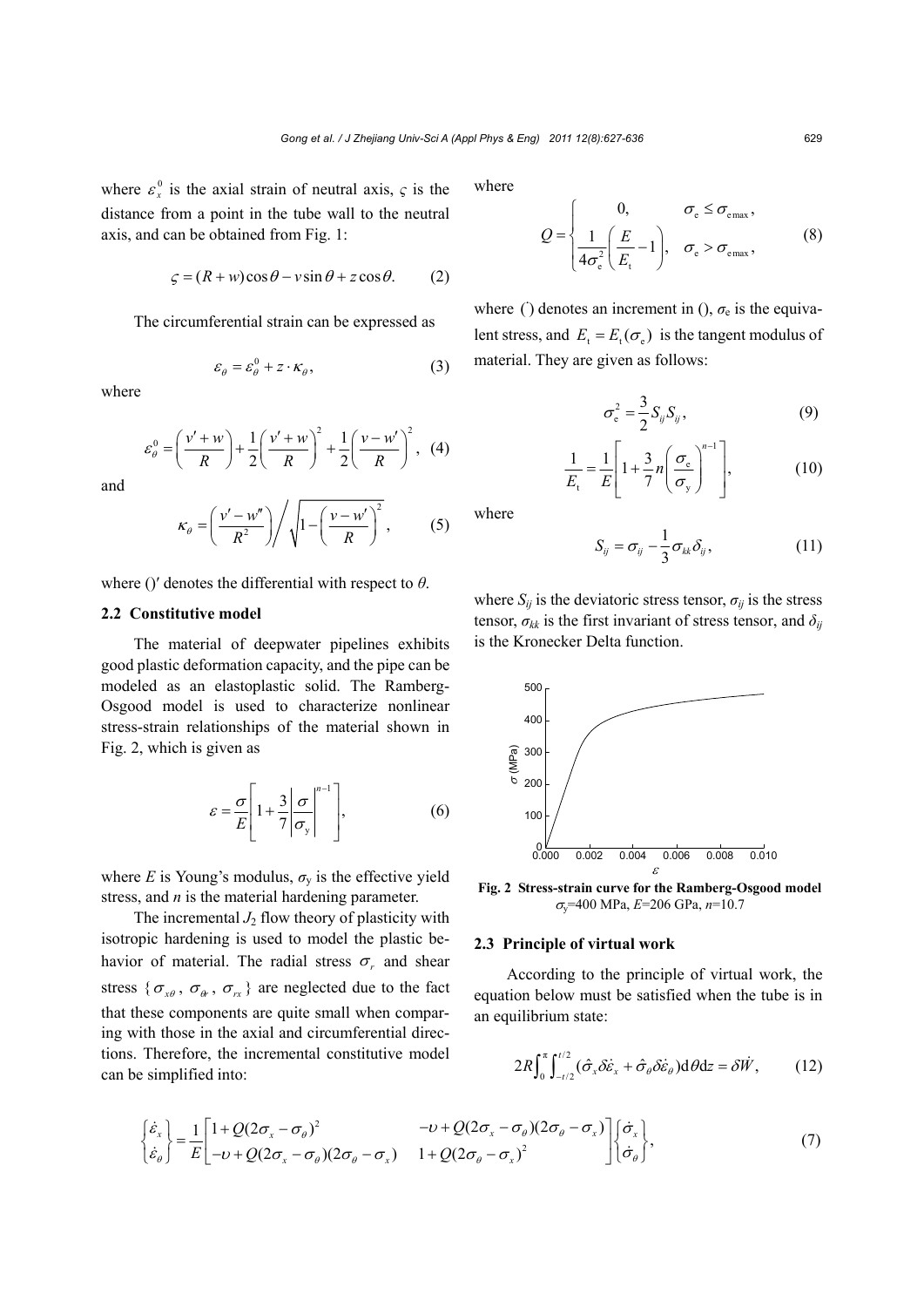where  $(\hat{\bullet}) = (\bullet + \dot{\bullet})$ , and  $\delta \vec{W}$  is the virtual work of the external loads, which can be given by

$$
\delta \dot{W} = \hat{P}\delta \dot{V} + \hat{T}\delta \dot{\varepsilon}_x^0, \qquad (13)
$$

where  $\delta \vec{V}$  is the change of volume per unit length of the tube considered. In expanded form, Eq. (12) becomes:

$$
2R\int_0^{\pi} \int_{-t/2}^{t/2} (\hat{\sigma}_x \delta \dot{\varepsilon}_x + \hat{\sigma}_\theta \delta \dot{\varepsilon}_\theta) d\theta dz
$$
  
=  $\hat{P}R \int_0^{2\pi} [\delta \dot{w} + (2\hat{w}\delta \dot{w} + 2\hat{v}\delta \dot{v} + \hat{w}\delta \dot{v}'] \qquad (14)$   
+  $\hat{v}' \delta \dot{w} - \hat{v} \delta \dot{w}' - \hat{w}' \delta \dot{v}) / (2R) d\theta + \hat{T} \delta \dot{\varepsilon}_x^0.$ 

It is assumed that the deformations of the pipe cross-section, i.e., the in-plane displacements *w* and *v*, are symmetric about the axis  $\theta = 0$ , and they are the functions of *θ*. Therefore, *w* and *v* can be approximated by the following series expansions (Gellin, 1980):

$$
w \cong R \sum_{n=0}^{N} a_n \cos(n\theta), \ \ v \cong R \sum_{n=2}^{N} b_n \sin(n\theta). \tag{15}
$$

Substituting Eq. (15) into Eq. (14), a series of 2*N*+1 nonlinear algebraic equations in term of  $\{\dot{a}_0, \dot{a}_1, \dots, \dot{a}_N, \dot{b}_2, \dot{b}_3 \dotsb \dot{b}_N, \dot{\varepsilon}^0_x\}$  may be obtained.

#### **2.4 Solution method**

The resultant 2*N*+1 nonlinear algebraic equations are solved iteratively in the present solution. Some parameters should be prescribed in advance, namely geometric dimensions, material parameters, and load sizes. The number of Gaussian integral points, for the half cross-section of the tube, along the circumferential direction and through the thickness is *k* and *l*, respectively (Fig. 3).



**Fig. 3 Distribution of Gaussian integral points**

The main steps of solution procedure for combined loading case are shown in Fig. 4. The tube can be loaded by axial tension *T*, curvature *κ* as well as external pressure *P*. The loading process is controlled by prescribing the increments of three loading parameters  $\{\Delta T, \Delta P, \Delta \kappa\}$ . When *P* is specified to zero, the case would be that of combined bending and tension. If the prescribed *P* and *T* both equal zero, it would reduce to the pure bending case.

The converged solution of the previous step is regarded as the initial estimate of nodal displacements for the next step. Subsequently, the strain increment can be obtained through the increments of nodal displacements and curvature, and then the stress increment can be achieved. Note that this procedure also involves nested iteration of the constitutive relationship. After obtaining the stress components of each integral point, the problem can be solved using the Newton-Raphson method. Strains, stresses as well as displacements corresponding to every integral point are updated when the converged solution is achieved.

After each converged solution, the moment can be obtained:



**Fig. 4 Flow chart of numerical solution procedure**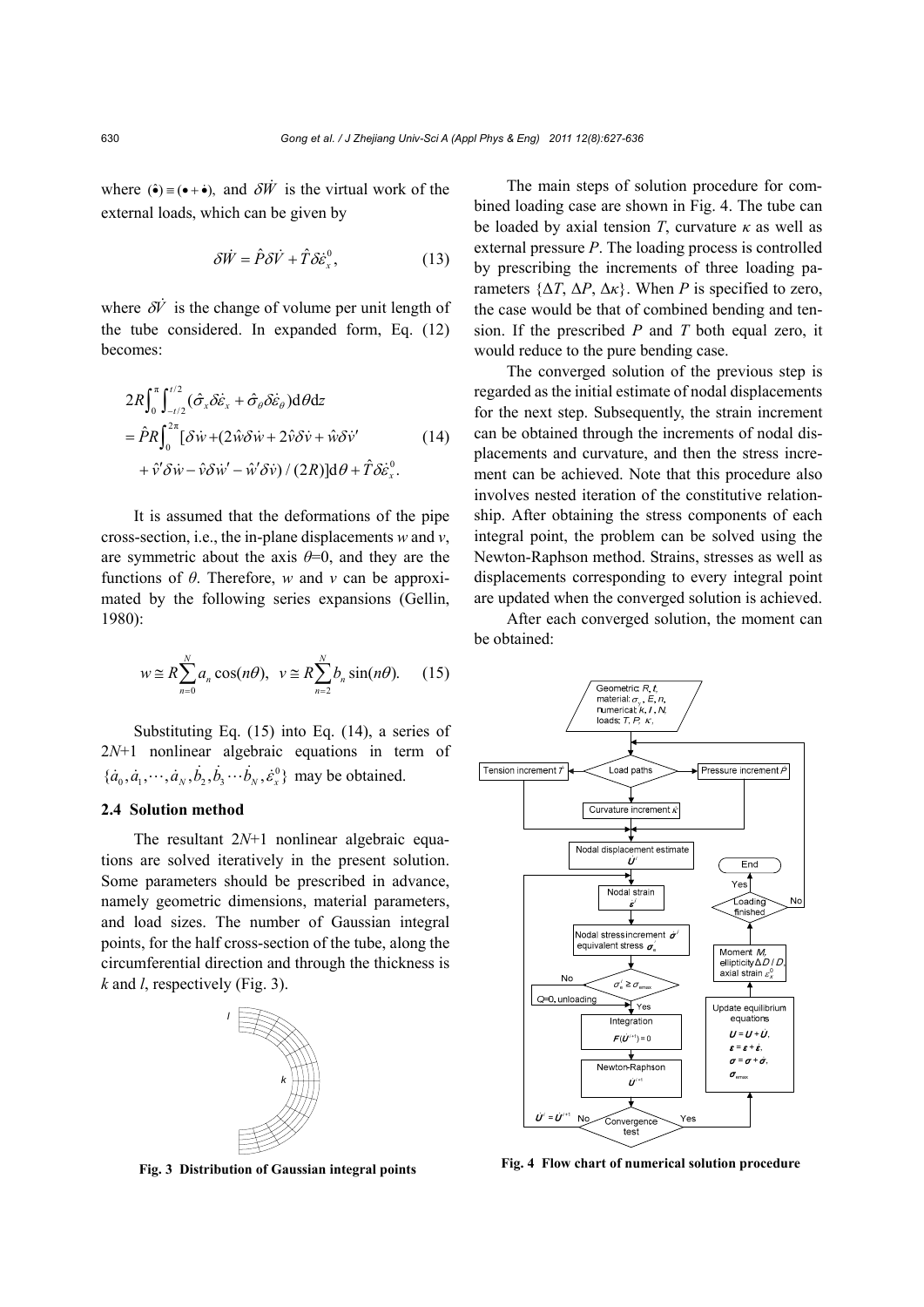$$
M = 2R \int_0^{\pi} \int_{-t/2}^{t/2} \sigma_x \varsigma \, d\theta \, dz. \tag{16}
$$

It is found that the solution can meet the precision requirements when *N* equals 4 to 6. In the case of pure bending, *k*=12 and *l*=5 is sufficient. While for the combined case, the mesh should be finer, therefore, *k*=12 and *l*=7 is found to be adequate.

## **3 Numerical simulations**

A finite element model is developed within the framework of the software ABAQUS to simulate the buckling behavior of pipes under simultaneous tension, bending, and external pressure. 3D, eight-node incompatible solid element, C3D8I, is chosen to model the pipe. Since this type of element is enhanced by incompatible modes to bending behavior, it is best suited for the present problem (Simo and Armero, 1992; Hibbitt *et al*., 2006). The *J*2 flow theory of plasticity with isotropic hardening proposed by Corona *et al*. (2006) is adopted to describe the plastic behavior of material, and the Ramberg-Osgood constitutive model is used by multi-linear approximations of the stress-strain curve shown in Fig. 2.

The symmetry of the loads and deformations reduces the problem to a quarter of a pipe. As a result, symmetrical boundary conditions are applied at the mid-span (*X*=0) and *Z*=0 planes (Fig. 5). Besides, additional spring constraints along vertical direction (*Y*) are applied at the mid-span plane. This kind of elastic constraints is desirable for this problem since it can avoid the stress concentration phenomenon which is inevitable if rigid constraints are applied.

\*KINEMATIC COUPLING relationship is imposed between the nodes on the right end of the tube and a reference point (the central node or the bottom one are both suitable). The right end plane is constrained to remain plane in the loading process, and at the same time the cross-section should be free to deform. The curvature is applied by prescribing the angle of rotation at the reference point, *φ*. Likewise, uniform tension is applied to the model through this reference point, and hydrostatic pressure is implemented on the external surface of the pipe. Thus, the average curvature of the section can be given by

$$
\kappa = \varphi / L. \tag{17}
$$

To facilitate the development of buckling deformation, the length of the pipe, *L*=3*D* is considered to be suitable. The pipe model is meshed into 6 parts through the thickness, 100 parts around the half circumference and 100 parts along the length, which is found to be adequate. Fig. 5 illustrates a typical finite element mesh used in the analyses. Furthermore, the Nlgeom option is selected for the nonlinear calculation, and the Riks algorithm (arch length method) is adopted here.



**Fig. 5 Finite element mesh and loadings** 

## **4 Results and discussion**

# **4.1 Illustrative example using theoretical formulations**

The maximum curvature in the sag-bend region often occurs close to the seabed where the maximum water depth is reached. Considering that the curvature and hydrostatic pressure exerted on the pipes increases with the depth of the water, while axial tension is nearly maintained constant, the case of  $T \rightarrow \text{Radial}(\kappa, P)$  loading path is examined.

The pipe is first tensioned incrementally to a chosen value *T*=1000 kN, and then curvature and external pressure are increased proportionately until the values of *κ*=0.15 and *P*=10 MPa are reached. The main features of the pipe response subjected to the combined loads are illustrated in Fig. 6 for a pipe with its diameter *D*=254 mm (10 inch) and *D*/*t*=20. The predicted ellipticity-water depth, ellipticity-curvature, axial strain-curvature, and moment-curvature curves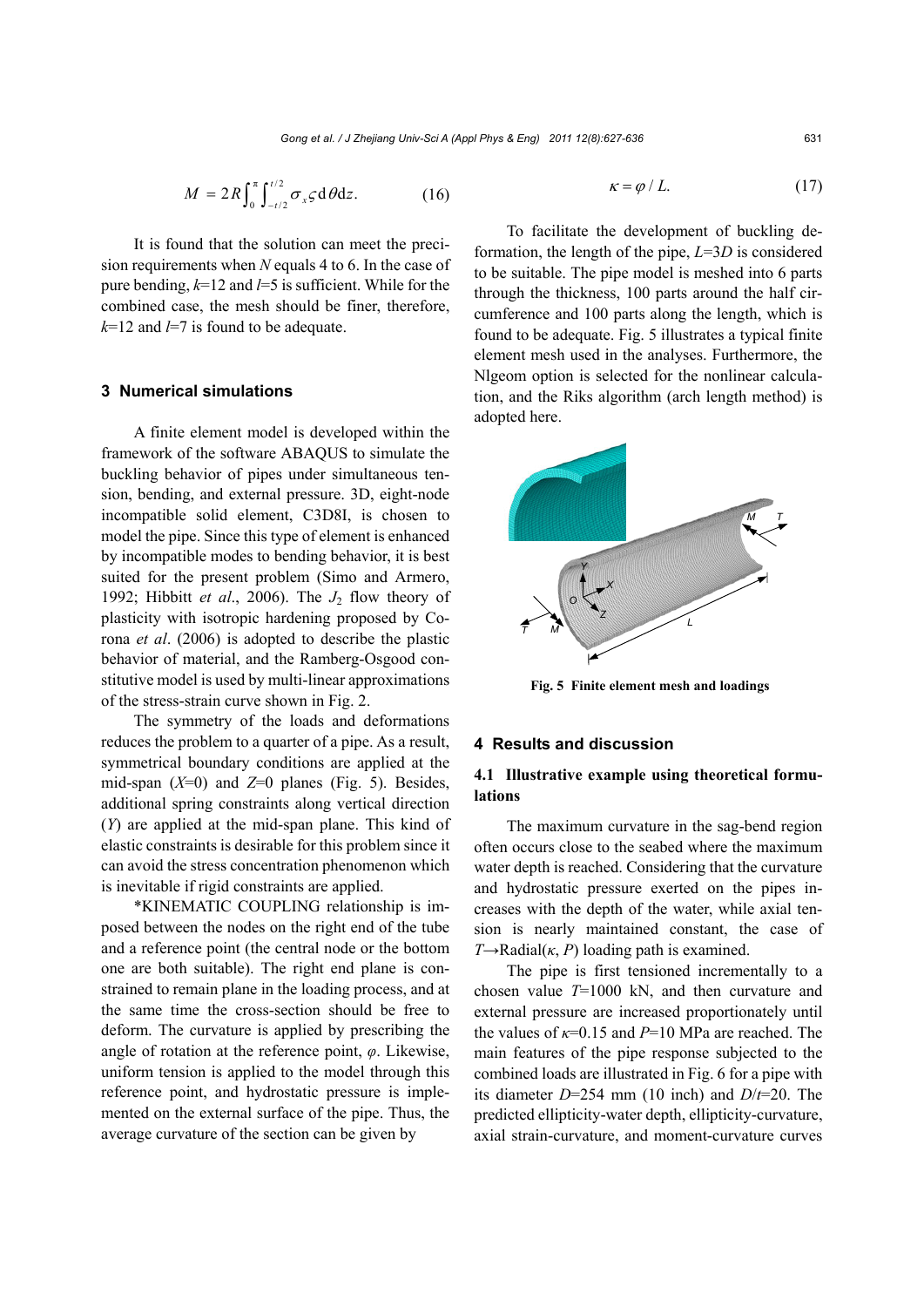

**Fig. 6** Predicted responses for  $T \rightarrow \text{Radial}(k, P)$  loading  $path. \ \sigma_v = 400 \ \text{MPa}, \frac{D}{t} = 20, \ \frac{n}{10.7}$ 

(a) Ellipticity-water depth; (b) Ellipticity-curvature; (c) Axial strain-curvature; (d) Moment-curvature

are shown in this figure. The increase of ellipticity is approximately proportional to the curvature and water

depth at the beginning. However, the nonlinearity becomes more and more notable as the loads augment. As to the axial strain of the pipe, it nearly experiences a linear growth with curvature. In addition, it can be seen from moment-curvature response that there exhibits a limit moment before collapse. Once attaining the limit moment, localized deformation would quickly develop in a region of about 5 to 6 times of the tube diameters, which can be taken as the critical state of buckling.

# **4.2 Comparisons of finite element analysis results with theoretical solutions**

Numerical simulations and theoretical calculations are carried out respectively for the scenario of Radial(*T*, *P*,  $\kappa$ ) loading path. In other words, three loading parameters  $\{\Delta T, \Delta P, \Delta \kappa\}$  are simultaneously applied to the model. The analyses are performed for the pipe model based on the parameters of *D*=254 mm, *D*/*t*=20, *n*=10.7, *σ*y=400 MPa, *T*=600 kN, *P*=35 MPa and  $\kappa$ =0.013. The sequences of deformed configuration and stress distribution during the loading process are depicted in Fig. 7.



**Fig. 7 Deformed configuration and stress distribution during loading process** 

The comparison of responses calculated by the two methods is shown in Fig. 8. The predicted ellipticity of two models is quite close in the elastic range. However, the increase of theoretical result slightly lags behind that of finite element simulation at high values of loadings.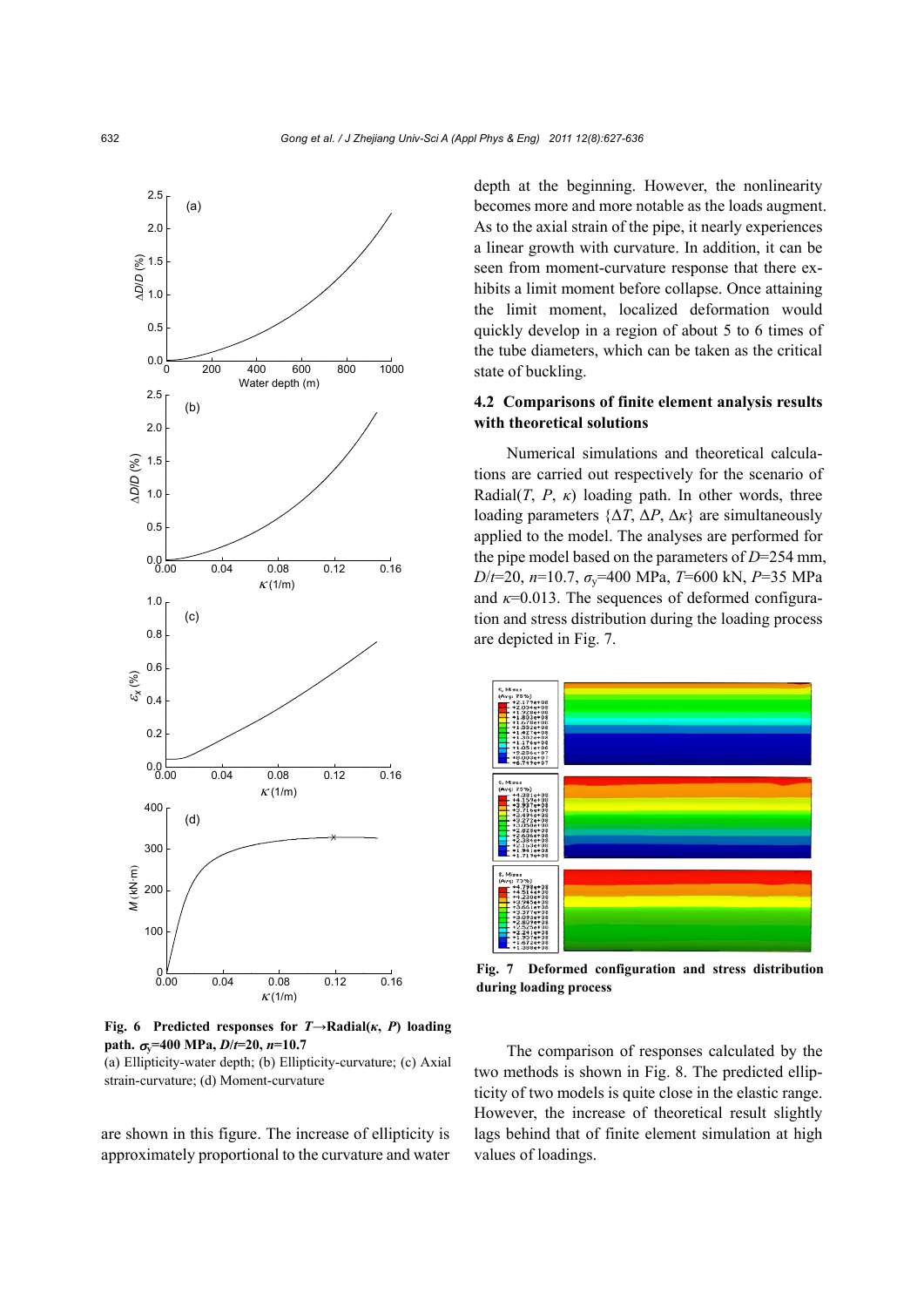

**Fig. 8 Comparisons of finite element analysis results with theoretical solutions** 

(a) Ellipticity-water depth; (b) Ellipticity-curvature; (c) Ellipticity-tension

The main reason for the difference is that ABAQUS uses a finite deformation  $J_2$  flow theory of plasticity whereas the theoretical formulation in Eqs. (7)−(11) is small deformation. In addition, the theoretical model simplifies this 3D problem to a 2D one, which only takes into account the stresses along the axial and circumferential directions. The disregard of the secondary radial stress and shear stress will not generate much error in the elastic range. However, with the increase of stress in the radial direction, the discrepancies become more and more notable. Moreover, due to the disregard of radial stress and shear stress, the equivalent stress will be smaller compared with the practical situation, hence, later occurrence of plastic plateau. Likewise, the growth of ellipticity is somewhat delayed. The suitability of the theoretical method used in predicting the buckling response of deepwater pipes has been validated herein.

#### **4.3 Parametric study**

The theoretical model is adopted to examine the effects of several important factors including tension *T*, strain-hardening parameter *n*, yield stress  $\sigma$ <sub>v</sub> as well as diameter-to-thickness ratio  $D/t$ . *T* $\rightarrow$ Radial(*κ*, *P*) is the loading path considered in the present section. Besides, some discussions and comparisons are made concerning the design of pipes in engineering practice.

The buckling of tube is related to several factors, such as the diameter *D*, wall-thickness *t*, material properties, initial ellipticity Δ*D*/*D*, and load history. In addition, residual stress induced in the manufacturing process as well as yield anisotropy play an important role in the occurrence of tube buckling. For offshore applications, a *D*/*t* value ranging from 10 to 70 is recommended. While for deepwater application, a *D*/*t* value ranging from 10 to 35 is more suitable. In addition, the yield strength of steel for typical offshore pipelines is commonly between 276 and 448 MPa. Besides, the tubes, with initial ellipticity exceeding 0.5%, should be avoided in the deepwater applications (Ju and Kyriakides, 1991).

Figs. 9 and 10 show that axial tension has a significant effect on bending moment carrying capacity of a pipe. The tension is prescribed to 500, 1000 and 1500 kN respectively, and the ratio of  $(P/P_0): (\kappa/\kappa_0)$ ranges from 5:1, 1:1, 1:3 to 1:8, respectively denoted as Radial 1–Radial 4, which consists of 12 different load combinations. The result indicates that the presence of tension impairs bending moment carrying capacity greatly. With the increase of tension applied, the limit moment  $M_c$  drops. Furthermore, it can also be observed that the increase of external pressure will cause the value of limit moment to decrease. Additionally, as can be seen in Fig. 10, the predicted critical pressure  $P_c$  and critical curvature  $\kappa_c$  become smaller when the value of tension increases. It is important to note that the results are normalized to dimensionless factors by the following variables: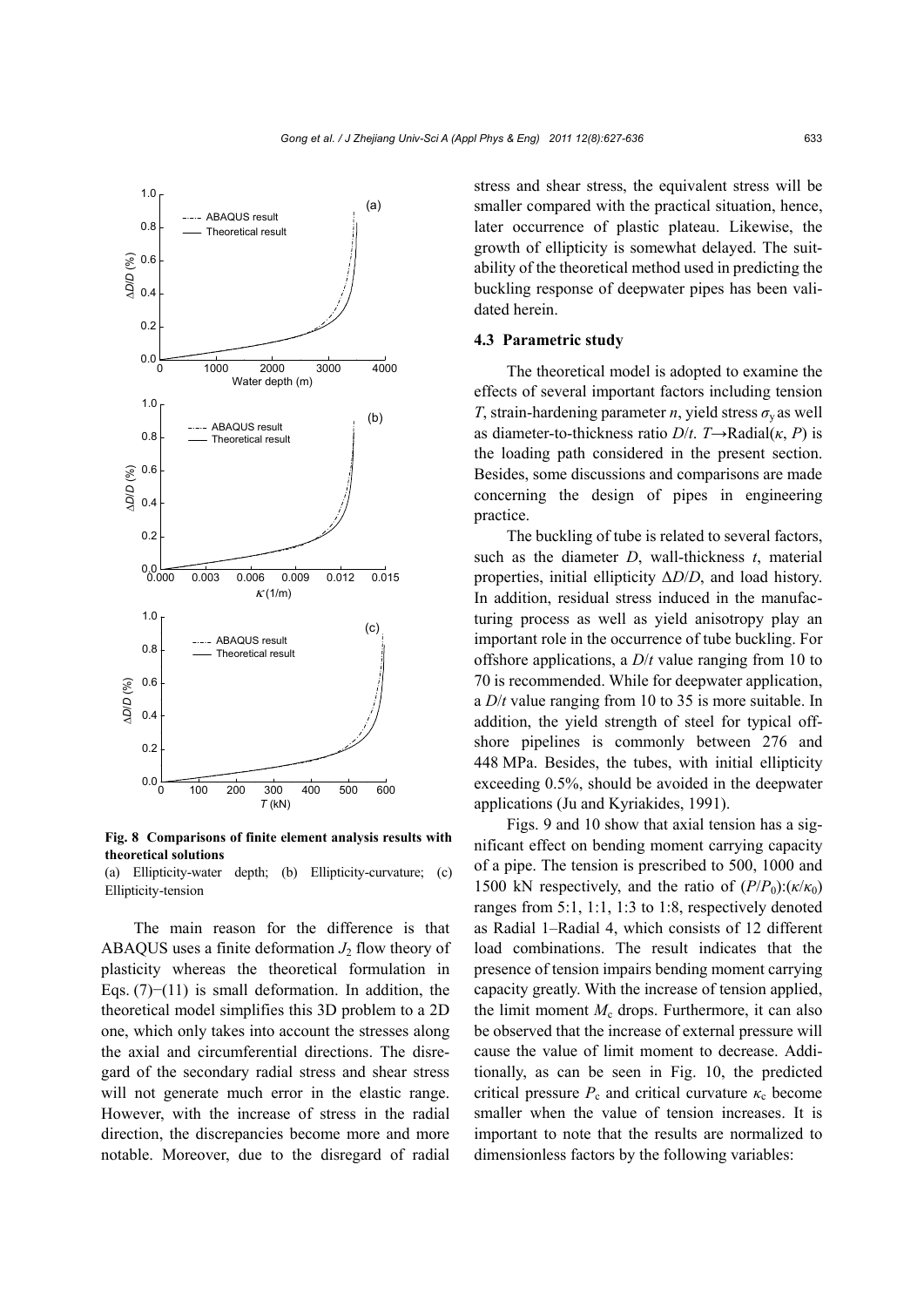$$
M_0 = \sigma_0 D_0^2 t, \ \ P_0 = 2 \sigma_0 t / D_0, \ \ \kappa_0 = t / D_0^2, \ \ (18)
$$

where mean diameter  $D_0=D-t$ , and  $\sigma_0$  is API yield stress (API, 2004), i.e., the stress at a strain of 0.005.



**Fig. 9 Limit moment versus applied tension** 



**Fig. 10 Effects of tension on critical pressure and curvature** 

Fig. 11 shows how the critical pressure and critical curvature vary with the material yield stress  $\sigma_{v}$ with other parameters kept constant. Clearly, the tubes with larger yield stress possess higher critical pressure and curvature. In addition, it is also worth noting that at higher curvatures the effect of yield stress is less pronounced compared with the cases of lower curvatures.

Larger strain-hardening parameter *n* means larger strain-hardening effect. Fig. 12 presents the variation of critical pressure and critical curvature with the strain-hardening parameter *n*. It can be observed that tubes with larger *n* can sustain larger critical pressure and curvature, i.e., higher loadcarrying capacity.

The effect of diameter-to-thickness ratio *D*/*t* on

the critical pressure and curvature is examined in Fig. 13. Three *D*/*t* values 15, 20 and 25 are adopted, while keeping other parameters constant. Just as expected, the limit values corresponding to lower *D*/*t* tubes are higher than those of larger *D*/*t* ones. In addition, note that the degree of its influence varies with different combinations of loads applied.



**Fig. 11 Effects of yield stress on critical pressure and curvature** 



**Fig. 12 Effects of strain-hardening parameter on critical pressure and curvature**



**Fig. 13 Effects of** *D***/***t* **on critical pressure and curvature**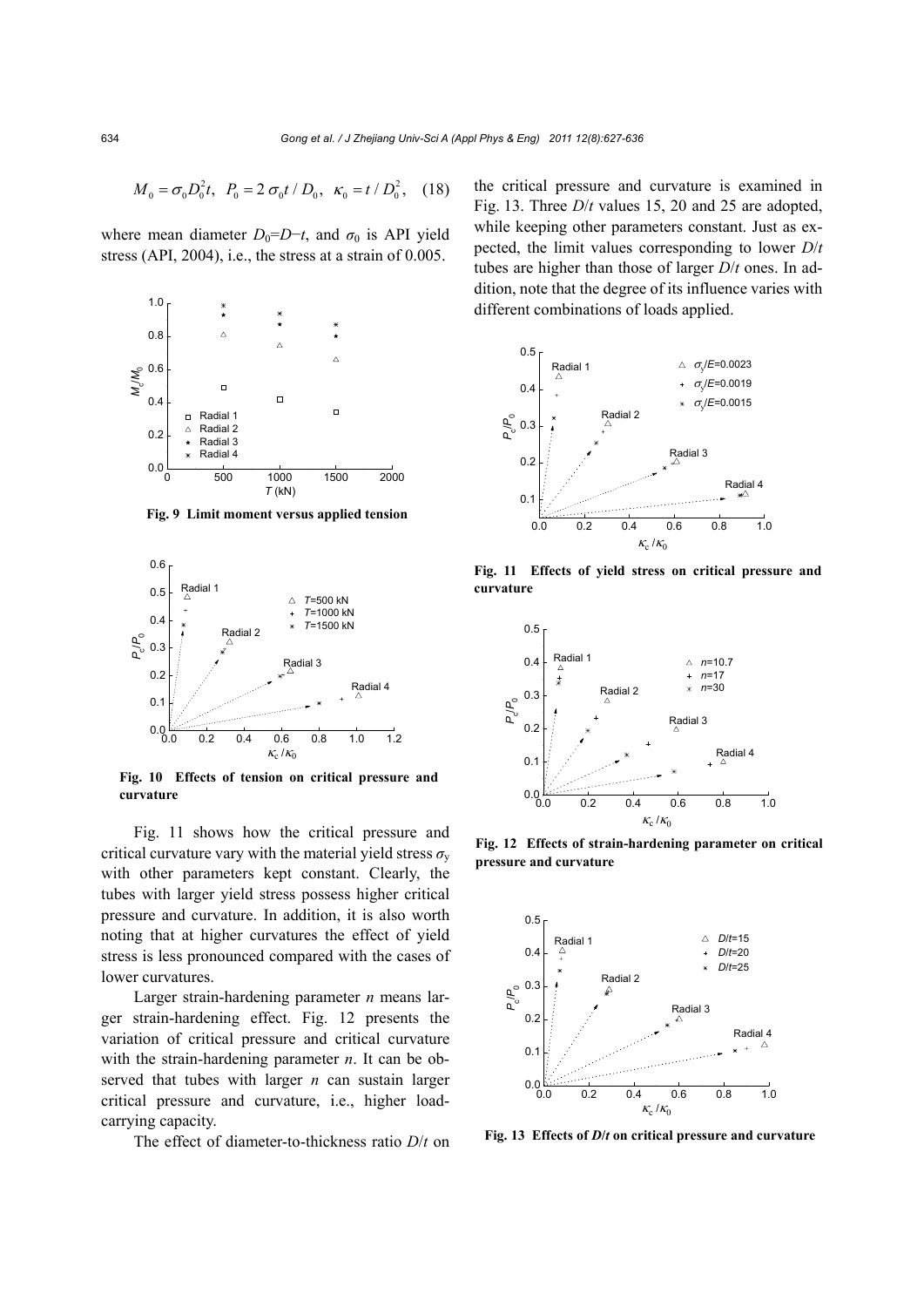## **5 Conclusions**

The buckling behavior of the pipes under  $T \rightarrow \text{Radial}(\kappa, P)$  load path is presented in the fact that this load path could approximate the loading history experienced by the pipeline in the sagbend region for deepwater pipe-laying operation. Comparisons between the results of theoretical analysis and those of numerical simulations demonstrate that the theoretical formulation can accurately predict the buckling behavior of deepwater pipes under simultaneous tension, bending, and external pressure.

A series of parametric study on the buckling response of deepwater pipes subjected to *T*→Radial  $(\kappa, P)$  load path is conducted adopting the theoretical formulation developed. The following conclusions can be drawn.

1. The load-carrying capacity of the tube is significantly affected by the tension applied. With the increase of tension, the limit moment obviously drops, and the predicted critical pressure and curvature would become smaller. In the case of equal proportional loading between external pressure and curvature, the effect of tension on load-carrying capacity of the tube is less conspicuous compared with other loading ratio.

2. The buckling behavior and load-carrying capacity of pipes is quite sensitive to material properties. Larger yield stress  $\sigma_{v}$  and strain-hardening parameter *n* always lead to higher limit pressure and curvature, i.e., stronger resistance to pipe buckling. The critical pressure of the pipe is more susceptible to yield stress rather than strain-hardening parameter, whereas the critical curvature is just the contrary. Therefore, the high strength steel is preferred to improve the resistance to external pressure for deepwater pipes in the practical engineering.

3. Diameter-to-thickness ratio *D*/*t* plays a very important role in buckling response of pipes. In general, pipes with lower *D*/*t* values possess stronger capability to resist the buckling deformation. But, the degree of its influence varies with different combination of loads applied.

In summary, it can be concluded that the theoretical formulation and solution method described in this context could provide a reasonably-accurate estimate of the buckling and collapse of deepwater pipes. In addition, it should be mentioned that experiments under simultaneous tension, bending, and external pressure should be carried out, and thus, the effectiveness of this theoretical method can be carefully examined.

### **References**

- Al-Sharif, A.M., Preston, R., 1996. Simulation of Thick-Walled Submarine Pipeline Collapse under Bending and Hydrostatic Pressure. Proceedings of Offshore Technology Conferences, Houston, Texas, USA, OTC8212, p.589-598.
- API (American Petroleum Insitute), 2004. API Specifications 5L: Specifications for Line Pipe (43rd Ed.). API Publishing Services, Washington DC, USA.
- Bai, Y., Igland, R.T., Moan, T., 1997. Tube collapse under combined external pressure, tension and bending. *Marine Structures*, **10**(5):389-410. [doi:10.1016/S0951-8339(97) 00003-8]
- Corona, E., Kyriakides, S., 1988. On the collapse of inelastic tubes under combined bending and pressure. *International Journal of Solids and Structures*, **24**(5):505-535. [doi:10.1016/0020-7683(88)90005-4]
- Corona, E., Lee, L.H., Kyriakides, S., 2006. Yield anisotropy effects on buckling of circular tubes under bending. *International Journal of Solids and Structures*, **43**(22-23): 7099-7118. [doi:10.1016/j.ijsolstr.2006.03.005]
- Dyau, J.Y., Kyriakides, S., 1992. On the response of elasticplastic tubes under combined bending and tension. *Journal of Offshore Mechanics and Arctic Engineering*, **114**(1):50-62. [doi:10.1115/1.2919952]
- Gellin, S., 1980. Plastic buckling of long cylindrical shells under pure bending. *International Journal of Solids and Structures*, **16**(5):397-407. [doi:10.1016/0020-7683(80) 90038-4]
- Hibbitt, H.D., Karlsson, B.I., Sorensen, P., 2006. ABAQUS Theory Manual, Version 6.3. Pawtucket, Rhode Island, USA.
- Ju, G.T., Kyriakides, S., 1991. Bifurcation buckling versus limit load instabilities of elastic-plastic tubes under bending and external pressure. *Journal of Offshore Mechanics and Arctic Engineering*, **113**(1):43-52. [doi:10. 1115/1.2919895]
- Kashani, M., Young, R., 2005. Installation load consideration in ultra-deepwater pipeline sizing. *ASCE Journal of Transportation Engineering*, **131**(8):632-639. [doi:10. 1061/(ASCE)0733-947X(2005)131:8(632)]
- Kyriakides, S., Shaw, P.K., 1982. Response and stability of elastoplastic circular pipes under combined bending and external pressure. *International Journal of Solids and Structures*, **18**(11):957-973. [doi:10.1016/0020-7683(82) 90086-5]
- Kyriakides, S., Corona, E., 2007. Mechanics of Offshore Pipelines, Volume 1: Buckling and Collapse. Elsevier Science, Oxford, UK and Burlington, Massachusetts.